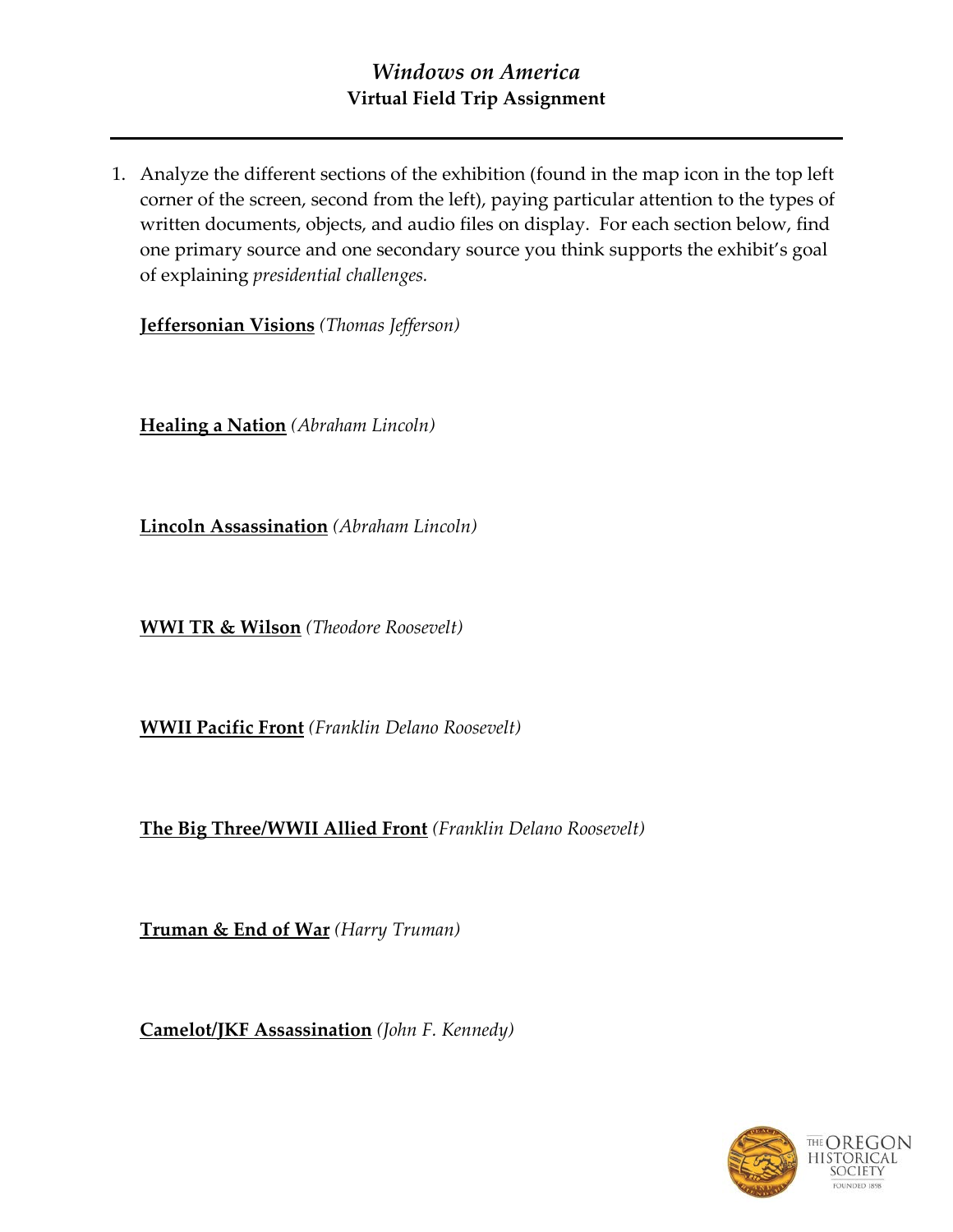2. Describe in detail and explain why one artifact or document is a good choice for this exhibit and its goal of explaining presidential challenges.

3. Describe in detail and explain why one of the artifacts is a poor choice for this exhibit and represents presidential trivia, in your opinion.